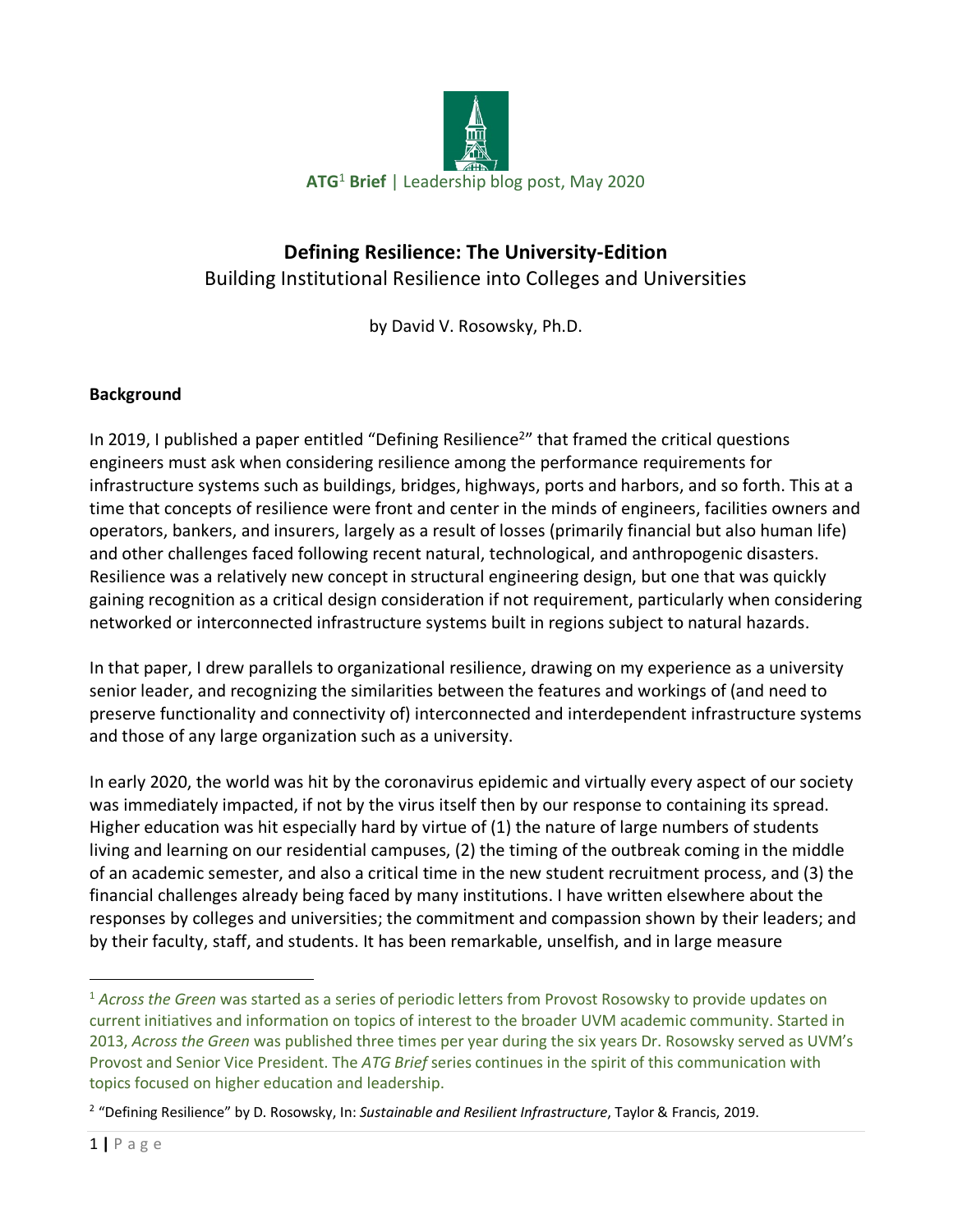successful. And there will be lessons learned, best practices identified, and informed preparations made for future disruptive events. Scholars will study our responses and the outcomes for years if not generations. This pivot point (referred to as our 'Black Swan Event' by one university president and our 'Dunkirk' by another) will surely be seen by history as a turning point for higher education. I hope this is the case. This is a singular opportunity.

In my thinking and writing about change and opportunity in higher ed, like everyone else I changed my focus immediately to the epidemic and how colleges and universities would come through this successfully, in a position of strength, and better able to fulfill their mission. Decisions will need to be made in short order about how and when to re-open, which mission elements to preserve and reinforce, how to find further efficiencies or other cost reductions, how to re-engage current students and recruit future students, and how to use this crisis to make needed structural, organizational, or programming changes. 1

But this also felt like a good time to turn my focus back to "defining resilience," this time focusing on our institutions themselves.

#### **Drawing Parallels**

First, we have to establish that large institutions like universities are indeed analogous to infrastructure systems. Both are complex; made up of interconnected, and interdependent elements and subsystems; and serve critical functions. They are both expensive to construct, operate, and maintain. Design and operation of these systems should implicitly or explicitly address security, health and safety, integrity, durability, redundancy, reliability, and other such characteristics (including resilience).

They both facilitate flow. In the case of infrastructure systems, this could be traffic, data, water, electricity, workforce, emergency vehicles, goods and services, commerce, etc. In the case of universities, flow could refer to our students or the generation/distribution of knowledge itself. Our "intellectual infrastructure" consists of the campus, buildings, research facilities, major equipment, physical plant (water, sewer, power, telecommunication) as well as IT infrastructure, and stored knowledge (whether physical or digital). But it also includes the people (faculty, staff, researchers, clinicians, and of course students).

Infrastructure systems at the urban scale typically sit between two scales. They comprise interconnected/interdependent elements and subsystems. But they also may be (and likely are) part of an even larger "system of systems" of interconnected infrastructure systems (e.g., interstate highway system, electric power grid). The same is true for universities, often connected through joint research, academic programs, athletics, and other partnerships.

Finally, there are similarities between infrastructure systems and institutions in terms of risk (e.g., balancing health/safety vs. economic risks) and associated decisions and decision-making strategies (e.g., risk tolerance, liability ownership, and intergenerational transfer of risk).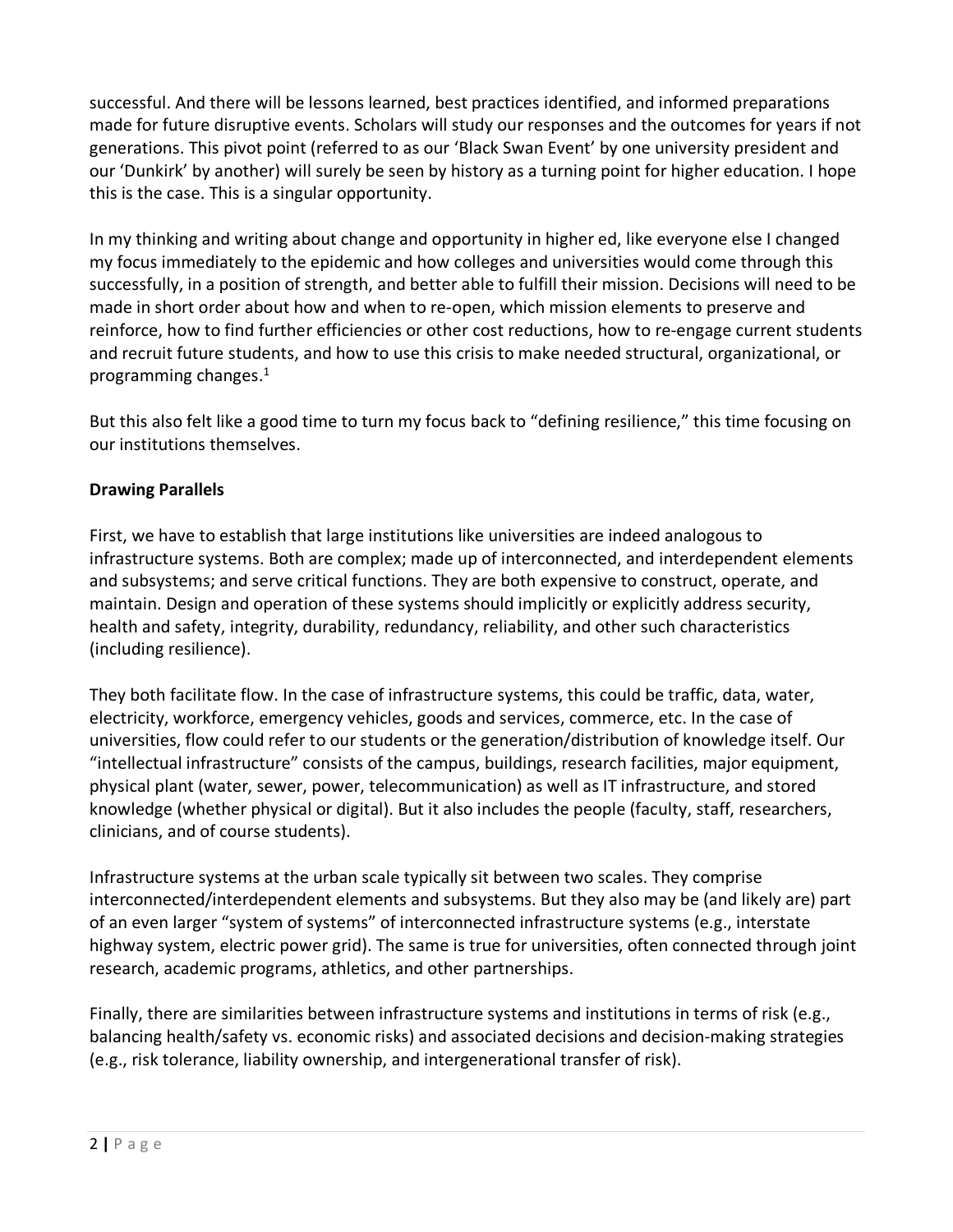So, let's say the parallels have been drawn, the case made. We can consider a university to be (at least analogous to, if not actually) an infrastructure system.

# **Explicit Considerations from 'Defining Resilience' (2019)**

System resilience expectations/requirements are intended to ensure continuity of critical services and functions. Requirements for resilient infrastructure systems, such as power distribution, telecommunication, energy (oil and gas), emergency services, and transportation, are most often discussed in the aftermath of a major (disruptive) natural or technological disaster. This is also when colleges and universities tend to assess resilience needs and develop/implement policies procedures, and processes to respond to any future events.

In "Defining Resilience," the case was made that infrastructure and institutional systems have much in common, including needs for robustness, reliability, sustainability, adaptability, and resiliency.

Robustness and redundancy are terms used to describe an engineered system's ability to respond to different loading types, directions, scenarios, or conditions of localized or partial failure not explicitly considered in the (typically member-level) design. This relates to load-sharing properties of a system, alternate load paths, fuse-type elements, and so on. Like resilience, these are *system characteristics*.

Response and recovery (of function, whether element, system, or network) are terms most often associated with disasters, specifically post-disaster efforts. Repair, most often, is a term that refers to structural restoration or rehabilitation of a damaged element or system. These are all *actions*, rather than characteristics.

The analogies to institutional (university) resilience are clear. Alternate load paths are alternate workflow paths. Fuse elements are procedures that contain any organizational impact or limit that impact on other parts of the organizations. Response and recovery, of course, take on exactly the same meaning.

The original paper also discussed prioritization, triage, and sequencing considerations in response and recovery. These, too, must be considerations in developing and implementing any institutional resilience plan. We are witnessing, at the time this is being written, extensive discussions around sequencing considerations as universities begin to think about partial or phased re-openings, who will be invited back to campus when, and how operations (teaching, advising, academic support, student services) can continue to support both on-campus and off-campus students.

Finally, the original paper discussed building to as-built versus last-operating states, or something different based on (e.g.) changing demand or new information. Here, again, the analogy is both clear and relevant to the COVID-19 crisis. We are NOT simply seeking to restore normal (pre-crisis) operations of our higher educational institutions, as the external conditions will have changed dramatically. Business-as-usual is not the goal, but rather business in the 'new normal,' with conditions dictated by the realities of (a) living in a world with COVID-19 until such time that antibody testing and a vaccine are found and able to me manufactured and distributed in sufficient quantities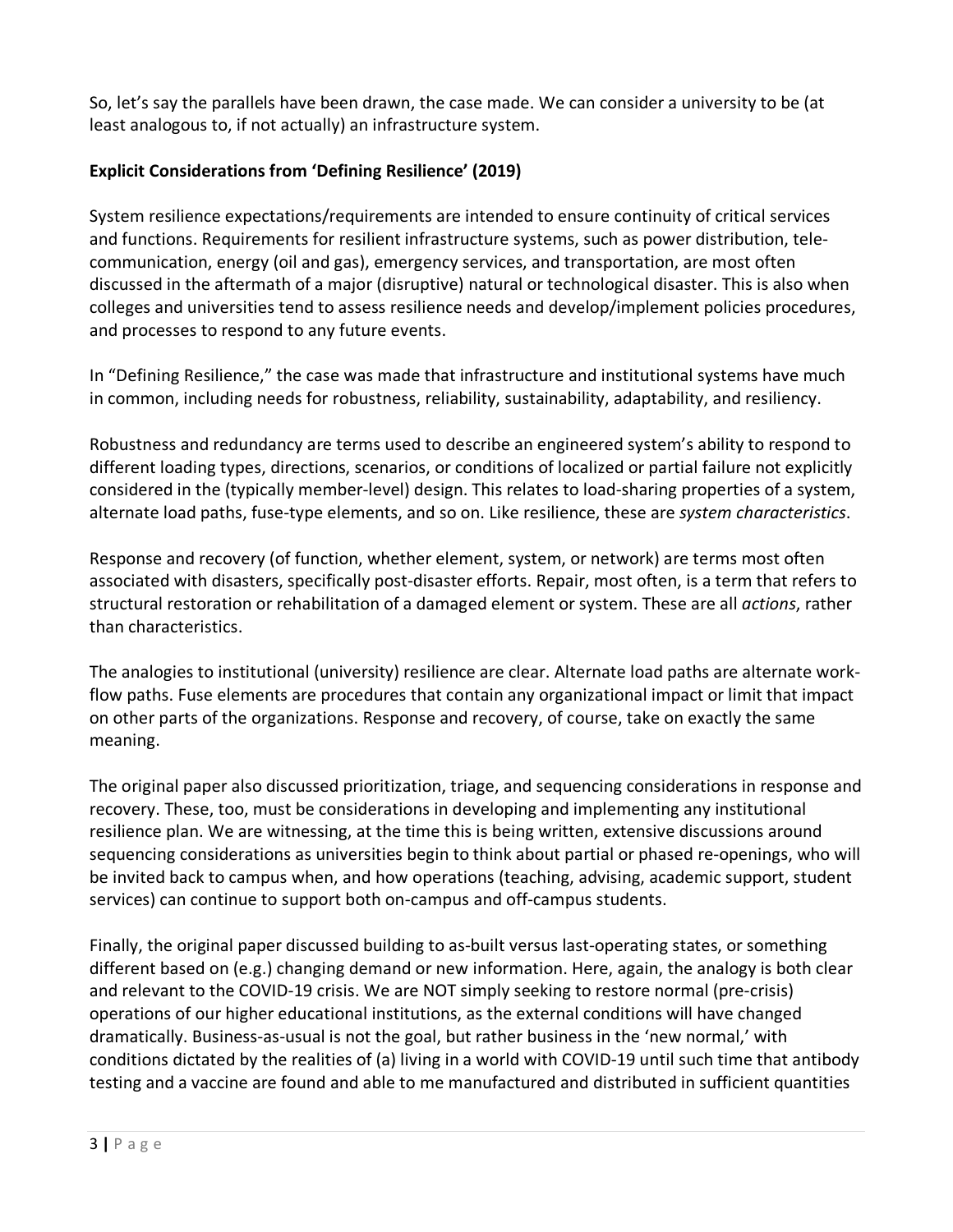to immunize and protect the world's population, and (b) living in a world in which we understand the potential response needs and the potential impacts of the next pandemic.

### **Features to Consider: What do/should we seek?**

What have we learned from our response to the Coronavirus epidemic? Admittedly this story is unfolding and there will be many lessons learned in the coming months, years, and beyond. There will be case studies, reports of best-practices, and even scholarly work around every aspect of this epidemic, its impact, and this period in our collective history. Higher ed is just one piece. Admittedly, it is a very big piece and, besides the potential interruptions or delays to students working toward degrees and faculty performing critical research and clinical work, the impacts on higher ed and on our institutions have profound and far reaching impacts on other parts of society as well. Colleges are not only economic engines or drivers, they are economic contributors. Nowhere is this more true than in small, rural college towns that are largely dependent on the student population for business. 3,4 Universities medical centers and hospital systems provide critical care to their regional populations. Media, arts, sciences, social services, education – virtually every sector is impacted directly or indirectly by (even temporary) closures of colleges and universities.

What have we learned *so far*?

- 1. Faculty, students, and staff have been able to quickly pivot and adapt to a new way of working, teaching, and learning. (In "10 Keys" I make the point that right now is not the right time for deep assessments. That will come later.)
- 2. There are myriad ripple effects on students, families, and communities when students are sent home to live.
- 3. Not all students have the same access to conditions, equipment, or services to make the move to online learning. Family settings and conditions vary. Access to computers and high-speed internet vary. Demands beyond schoolwork vary.
- 4. Academic and student services are critical to maintain, and must adapt to the new conditions alongside the faculty and students. Some student services become more critical. There may be higher demand for some services and lower demand for others deemed less critical at this time.
- 5. There is anxiety, uncertainty, and fear among all constituents. Some fear for their job, some fear for the future, some fear for their health and the health of their loved ones, some fear there will never be a return to 'normal.'
- 6. Senior leaders across the university play a critical role in communicating, comforting, and calming. The best senior leaders exhibit both confidence in the institution's ability to persist and compassion.

 <sup>3</sup> "With Students Gone, College Towns are in Crisis Mode," by Stephen M. Gavazzi, *Forbes*, April 15, 2020.

<sup>4</sup> "Can Public College Systems Stave Off Closures?," by Emma Whitford, *Inside Higher Ed*, April 22, 2020.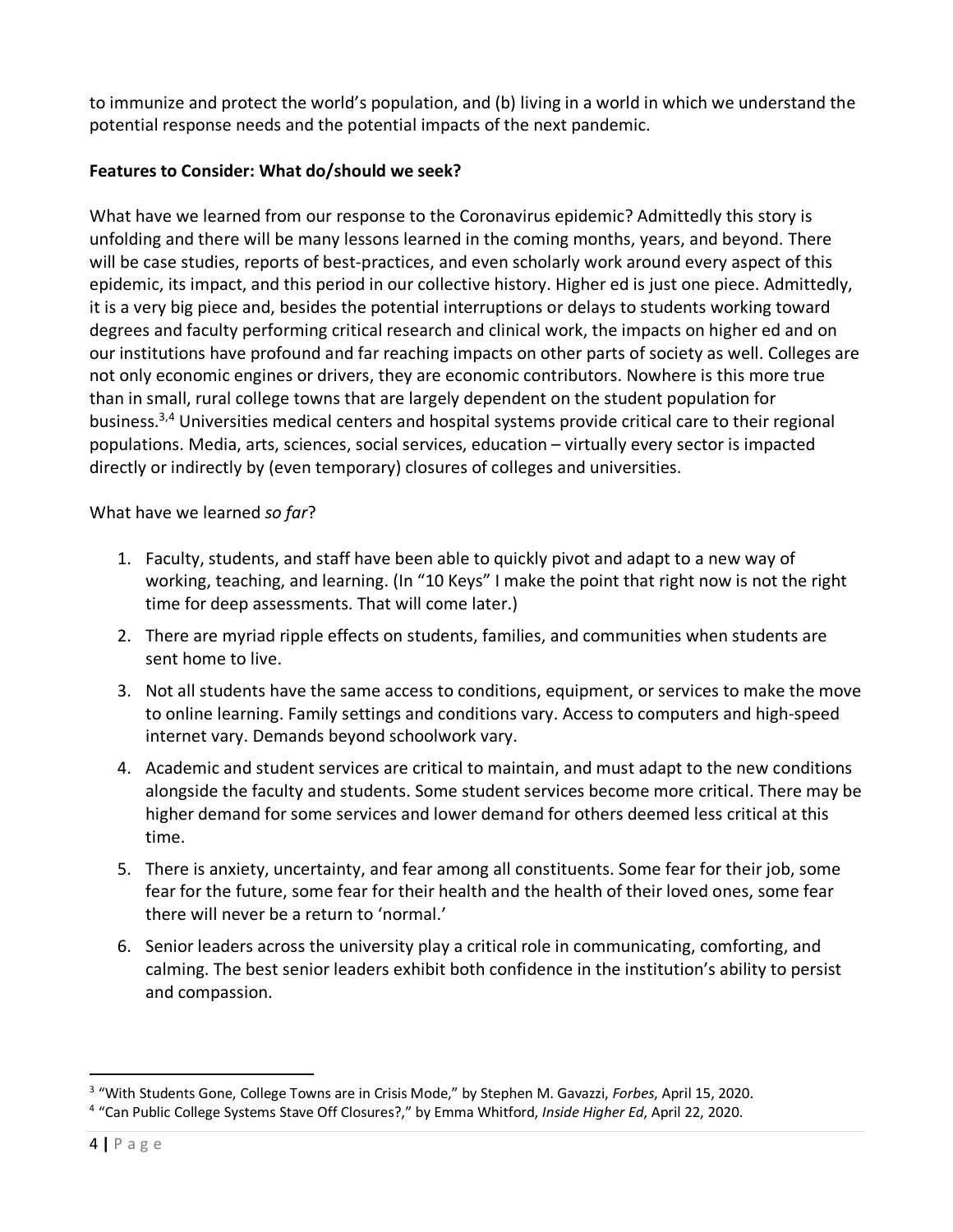- 7. Colleges and universities appeared to have different levels of planning and sophistication in responding to the crisis, but we quickly learned from each other and common best-practices emerged across institutions.
- 8. Traditional enrollment management practices and strategies are not likely to be effective or even relevant during and immediately following the crisis. We are re-thinking these on the fly, cognizant of the financial impact of failing to meet enrollment goals. While everyone is in the same boat, some schools are more tuition-dependent and/or have fewer reserves to buffer a shortfall.
- 9. Communities continue to look to colleges and universities for assistance, information, and guidance during the crisis. (And they have delivered.)
- 10. Faculty and instructional staff have had to quickly experiment with and come to understand the opportunities afforded by online teaching. This includes faculty who have been resistant to such models for pedagogical/philosophical reasons, workload reasons, or both. The "shock to the system" that was the response to this epidemic forced an entire generation of faculty to become skilled in online teaching, a goal many schools have had for years. Going forward, there is likely to be a new receptivity to online and hybrid classes and programs among faculty as they come to appreciate the flexibility it provides and the new features of teaching and content it enables.
- 11. Administrations are challenged thinking about when, how, and to whom to re-open their campuses.

This list will continue to grow as we navigate the crisis and response, as well as the return to more normal operations. But this list can serve as a guide as we think about building resilience in universities to weather the next crisis, be it a pandemic, natural disaster, or something else.

# **How Do We Build Resilience in Universities?**

We first need to establish a definition of *resilience*. Dictionaries define resilience as the capacity to recover quickly from difficulties, the ability to bounce back, or a toughness. Generally, resilience is associated with an ability to withstand hardship and return back to an original state. While the goal of returning to the original state may be appropriate for some systems, it is not necessarily an appropriate or strategic goal for others. For example, it might be more appropriate to rebuild damaged homes in a hurricane-prone region to a higher standard, an *improved* state relative to its original condition. Universities, as complex infrastructure systems, may seek to return to normal operations under some circumstances (e.g., following a fire, flood, or other natural hazard event), but may seek to return to an entirely different set of operating conditions and capabilities under others (e.g., following a global pandemic). Adaptation (of institutions and behaviors) to climate change also fall into this category. Indeed, we may well see many universities "return" to something quite different from what we had before the Coronavirus epidemic. There are certainly reasons this may be advantageous, timely, and strategic beyond the epidemic. In fact, there have been growing pressures on colleges and universities to change in recent decades, more often met with resistance than support from within, resulting in a growing rift between institutions and their missions, and society's expectations and needs for higher education. Higher ed is stagnant and history-bound relative to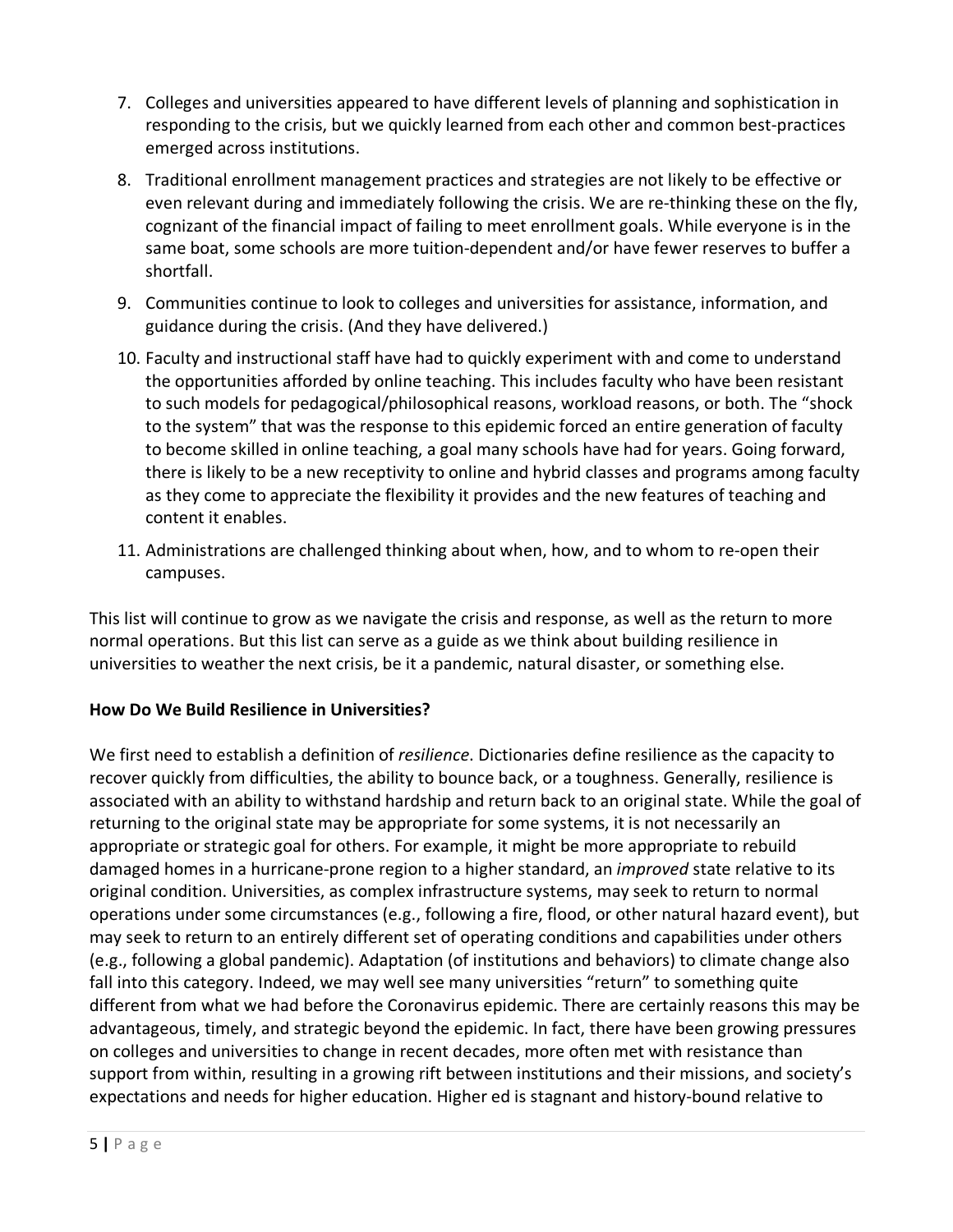nearly every other aspect of modern society, which is far more fluid, nimble, agile, and evolutionary. We have been accused of failing to adapt or evolve (despite recent evidence to the contrary with the rapid, universal move to remote teaching), of being out-of-touch with the needs of today's learners, and failing to prepare graduates for employability. This crisis has given us both challenges and opportunities, to make needed change and reconsider our roles and responsibilities in society.

Given the discussion above, and drawing on my experience as a university senior leader and perpetual student of higher education and its institutions and systems, here are fourteen specific recommendations for building institutional resilience:

- 1. Scenario-plan and contingency-plan. The Coronavirus epidemic was not unforeseen.<sup>5</sup> Consider the full range of possible (however unlikely) interruptions to normal campus operations, at all different times during the academic year. Have a standing committee led by a member of the senior administration that reports regularly on readiness to the president and board.
- 2. Build an emergency/contingency reserves fund. Set a goal based on (a) your annual expenditures, and (b) your current capacity to absorb losses. For some institutions, building such a dedicated reserves fund will take time. What's important is that you start now and make it a priority to add funds each year until you hit your goal.
- 3. Establish an expectation for all senior administrators to be able to assume the duties of another administrator if needed. This can be done in a number of different ways, either by regularly briefing the entire senior leadership team on critical functions, initiatives, and challenges of each administrative division, or by assigning specific backup roles (each senior leader responsible for a division of the university is assigned as the backup for another senior leader, thereby only needing to stay abreast of one other division's activities).
- 4. Develop emergency/continency plans throughout the organization, down to the department, lab, employee group, or office level as appropriate. These should be (a) reviewed and updated annually, and (b) collected and posted (for internal use) by each college, school, or division. The standing committee (see recommendation 1) should review these annually for completeness, consistency, continuity assurance, and mutual compatibility, making recommendations for any needed changes.
- 5. Establish both chain-of-command during emergencies and emergency operations institutional leadership structure for prolonged periods of time during which the university must operate under crisis conditions. This leadership structure may be the institution's regular leadership structure, it may be a streamlined version, or it may be quite different. Set clear conditions under which any change in university operations and leadership structure may change. It's critical that everyone know who is making decisions, who is the responsible authority, and how trustworthy and timely information will be disseminated.

<sup>&</sup>lt;sup>5</sup> The Coming Plague: Newly Emerging Diseases in a World Out of Balance, by Laurie Garrett, Penguin Books, 1995.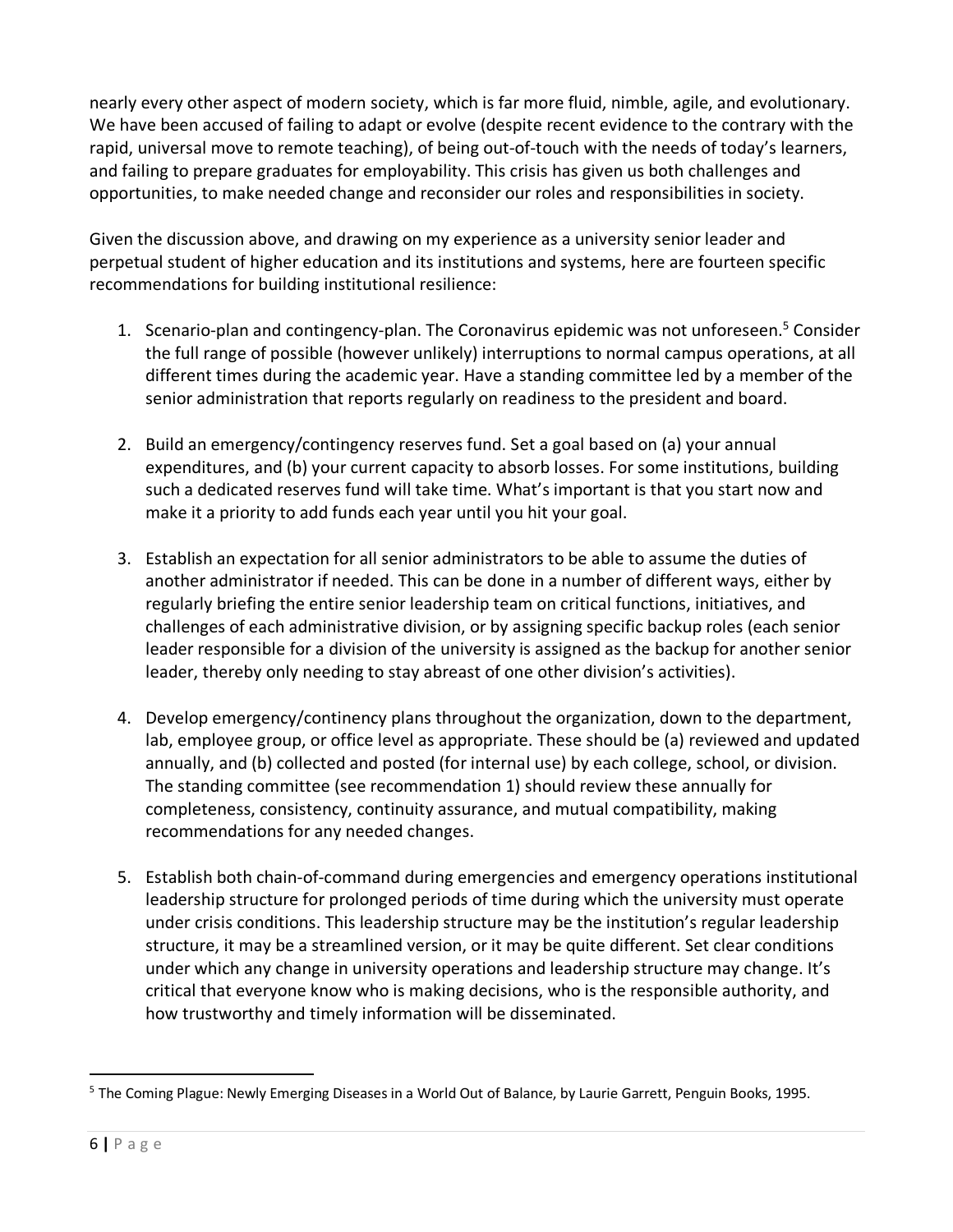- 6. Scenario-plan (including explicit considerations of risks) re-opening/return-to-normal procedures including possible partial or incremental re-openings or returns to normal operations. Establish clarity around who makes these decisions and who informs the decisionmaker(s). For each scenario considered, also consider different timings during the academic year.
- 7. Establish a point-person for internal communications from the start of the crisis until the crisis is over and the campus has returned to normal operations. This person also should coordinate all internal communications, working closely with and setting policy or providing bestpractices to departments, student life and student affairs offices, advisors, student services offices, as well as campus leaders.
- 8. Establish a point-person for external communications/coordination from the start of the crisis until the crisis is over and the campus has returned to normal operations. This person (which may or may not be the same person in recommendation 7) has responsibility for coordinating communications with external constituents (community, alumni, city or state government offices and officials, hospitals) and for coordinating efforts with other organizations, institutions, municipalities, or the state.
- 9. Create and regularly review/refresh data management and security plans to ensure critical digital information is preserved and accessible. Must colleges and universities already have procedures in place (e.g., data backup, off-site data centers).
- 10. Create and regularly review/refresh a research emergency operations plan that addresses lab shut-downs, storage or disposal of volatile or hazardous substances, securing of facilities, decisions about laboratory animals, interruptions to clinical trials, and establishing critical personnel list for operations that must be continued during a shutdown.
- 11. Ensure IT infrastructure is in-place (including appropriate redundancies) to allow senior leaders to continue to meet and function as a team, and for the president and board to continue to meet. Create a physical and a virtual "war-room" for command-and-control meetings and operations.
- 12. Create a campus-housing emergency plan responsive to multiple different emergency scenarios, including (1) student remaining on campus, (2) students return home, (3) some student remaining and some leaving, (4) one or more residence halls coming off-line, (5) use of vacant rooms to house other individuals/groups, (6) use of other campus (or community) facilities for temporary housing. The same should be done for campus dining operations.
- 13. Identify one or more professionals (*externa*l to the university) who can be brought in to assist senior leaders if needed, e.g., crisis management, public relations, legal, security.
- 14. Recognize and plan for mental health needs of returning personnel (students as well as faculty and staff). Ensure an on-boarding plan is established and available for when people return to campus. Scenario-plan the different needs of these groups and have a plan robust enough to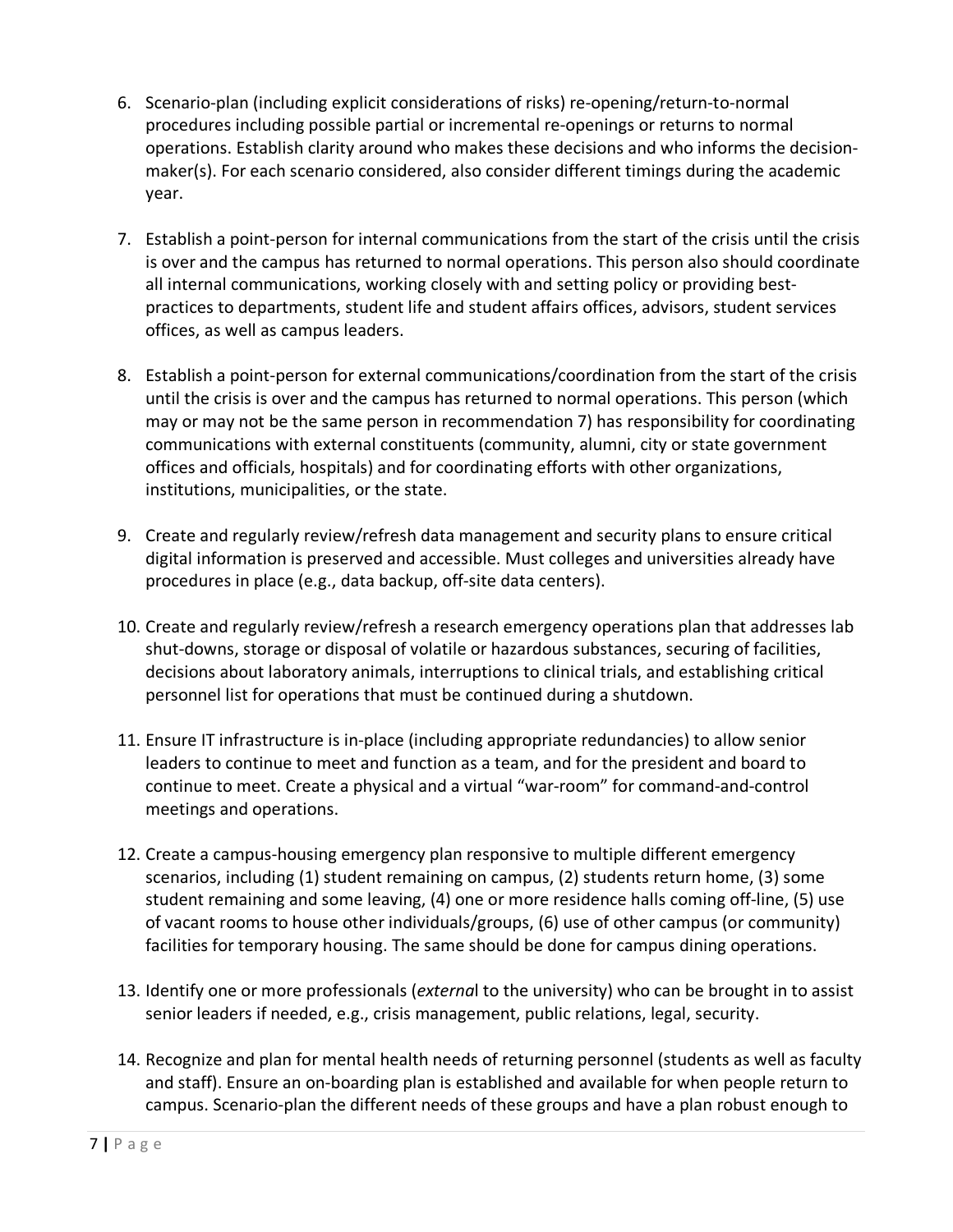handle all eventualities. Mental health issues may range from anxiety to stress over job security to post-traumatic stress syndrome to grief over loss of loved ones.

These recommendations are intended for campus-based institutions. Other types of institutions may have additional or different considerations. But this list can serve as a good starting point for nearly all types of universities when thinking about and building (physical, distributed, or virtual) institutional resiliency.

#### **Issues of Access and Equity, Individual and Institutional**

I believe America's colleges and universities have always been socially conscious and socially engaged. But our journey toward being socially just, equitable, and truly accessible continues. Being on this journey gives me hope that higher ed will, once again, lead the nation to a better place. There are many dimensions of access and equity, both individual and institutional, that should be considered when building institutional resilience.

Universities must commit to accessibility by their students regardless of operating conditions or circumstances. Just as we have made great strides in everything from note-takers and readers, to accessible websites, to incorporating principles of universal design into our pedagogy, we must also consider out students' needs when operating outside normal conditions, whether they are oncampus or off-campus. This may mean extra steps, extra services, or extra time spent with students having special learning needs.

Students come from different backgrounds and can have very different family circumstances. For some students, working remotely from their home can be a relatively easy and even welcome transition to make. They are close to parents, their pets, a well-stocked kitchen, and have ready access to a computer, printer, and reliable high-speed internet. For others students, it could be an entirely different story. Strained relationships (or worse) with a parent, very crowded space not conducive to online learning, food insecurity, lack of access to a computer and (more often) high speed internet. Environments, support systems, and access to necessary technology can all be completely different for different students. If they are all expected to engage in online learning from home while the university is closed, a number of new equity issues become relevant.

We must also be sensitive and responsive to the needs of our faculty and staff when asked to work under non-standard conditions, especially if that includes working remotely (i.e., from home). As with students and their settings for learning, settings often are not ideal for the work expected of faculty and staff. Many have family responsibilities that include children. Some are caring for aging parents. We have asked people to continue in their roles, to the extent possible, under certainly less-thanideal conditions that blur the separation between work and family. Any concept of work-life balance may entirely disappear for some. Many of the lowest salaried employees may be especially challenged during a campus closure, particularly if their hours are reduced or if they are furloughed for any period of time. Again, a new set of equity issues not all of which are faced under normal operating conditions.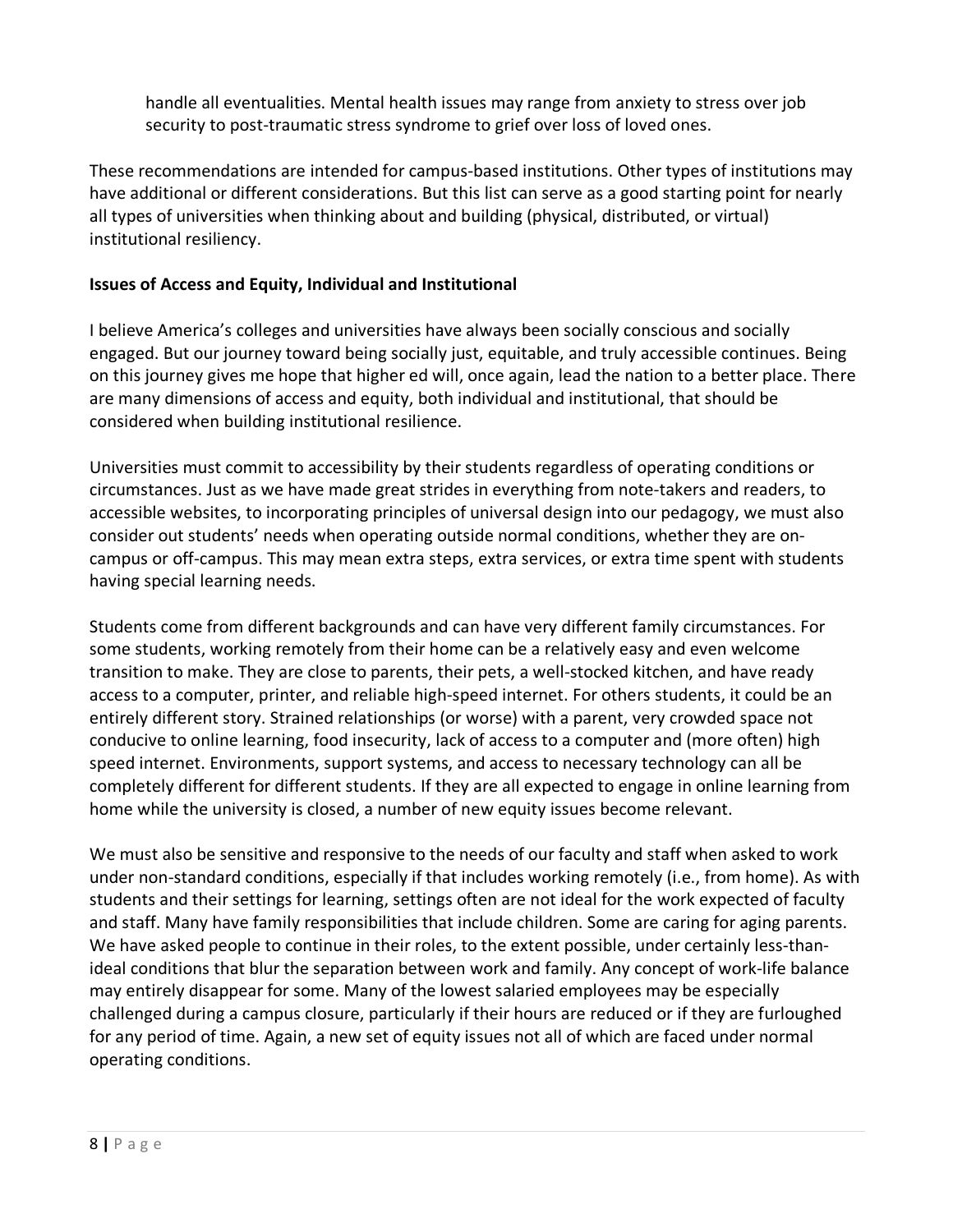While our focus naturally turns to individuals when considering access and equity, there are also issues of *institutional* equity. As is often the case, where there are challenges there are also opportunities. Wealthier institutions (those having larger reserves, endowments having at least some flexibility or the ability to be used at the president's discretion, or other means to weather a crisis) are better positioned to withstand a crisis that affects them alone (i.e., event forcing a campus closure). They are also likely better positioned to withstand a crisis that impacts broad sectors of society and/or all of higher ed (as is the case with the Coronavirus epidemic). They also enroll more students from higher socio-economic backgrounds that have the means to (a) travel home when needed, (b) purchase books and technology for learning as needed, and (c) focus full-time on studies without having to also work. By contrast, less wealthy schools (often already financially challenged, even before a crisis), particularly regional public institutions, enroll disproportionately larger numbers of first-generation and students from lower socio-economic backgrounds. Institutional equity, if we take a very long view, may seek to close these gaps. But for a variety of reasons, that is unlikely to happen anytime soon. It is still possible to achieve institutional equity under a shared crisis condition (such as we are experiencing with the Coronavirus) by having institutions *work together to both serve their students and address community needs*. In this sense, we are speaking of a *shared resilience*, one that addresses multiple higher ed institutions in a community or region, and that community itself. We already are beginning to see evidence of this type of cooperative response, outreach, and service. There may be new opportunities for (and new receptivity to) cross-listed courses, shared administrative services, cross-institution degree plans, student housing, health services, and even athletics programs in the months and years ahead.

# **Final Thoughts: Can we afford it?**

Building resilience is not cheap. Neither is maintaining it. Resilience requires real and ongoing financial commitments by the institution, this coming at time of increased financial pressure on all institutions, decreased state support for public institutions, concerns over meeting net tuition revenue goals in areas where demographic trends are not favorable and/or discount rates are rising, and public perception of the value of higher education being at an all-time low. Think of building resilience as a necessary complement to investing in deferred maintenance. Opportunity costs and trade-offs will have to be considered, as will triage/sequencing strategies, and risks of delayed investments. The explicit goal of building a resilient institution should be part of any case made for investing in deferred maintenance (reducing the backlog), or building new facilities to minimize deferred maintenance costs in the future. Investment decisions (whether in campus facilities, utilities and related infrastructure, technology infrastructure, physical or data security, or deferred maintenance on any of these) should be evaluated, triaged, and made taking a system-level view of the institution. How does investing or failing to invest in one impact the others? Which strategy has the greatest positive impact on institutional resilience? How is this being assessed, measured, and reported to (e.g.) the board? This is not unlike an enterprise risk management (ERM) exercise, and perhaps could be incorporated into an institution and board's existing ERM.

Colleges and universities have to be willing to invest in ensuring resilience, just as they have been willing to invest in programs, personnel, facilities, and even deferred maintenance. But it may not take significant new resources or resource commitments that the institution wasn't likely to make anyhow. Rather, it may be more of shifting the leadership's mindset and decision-making processes